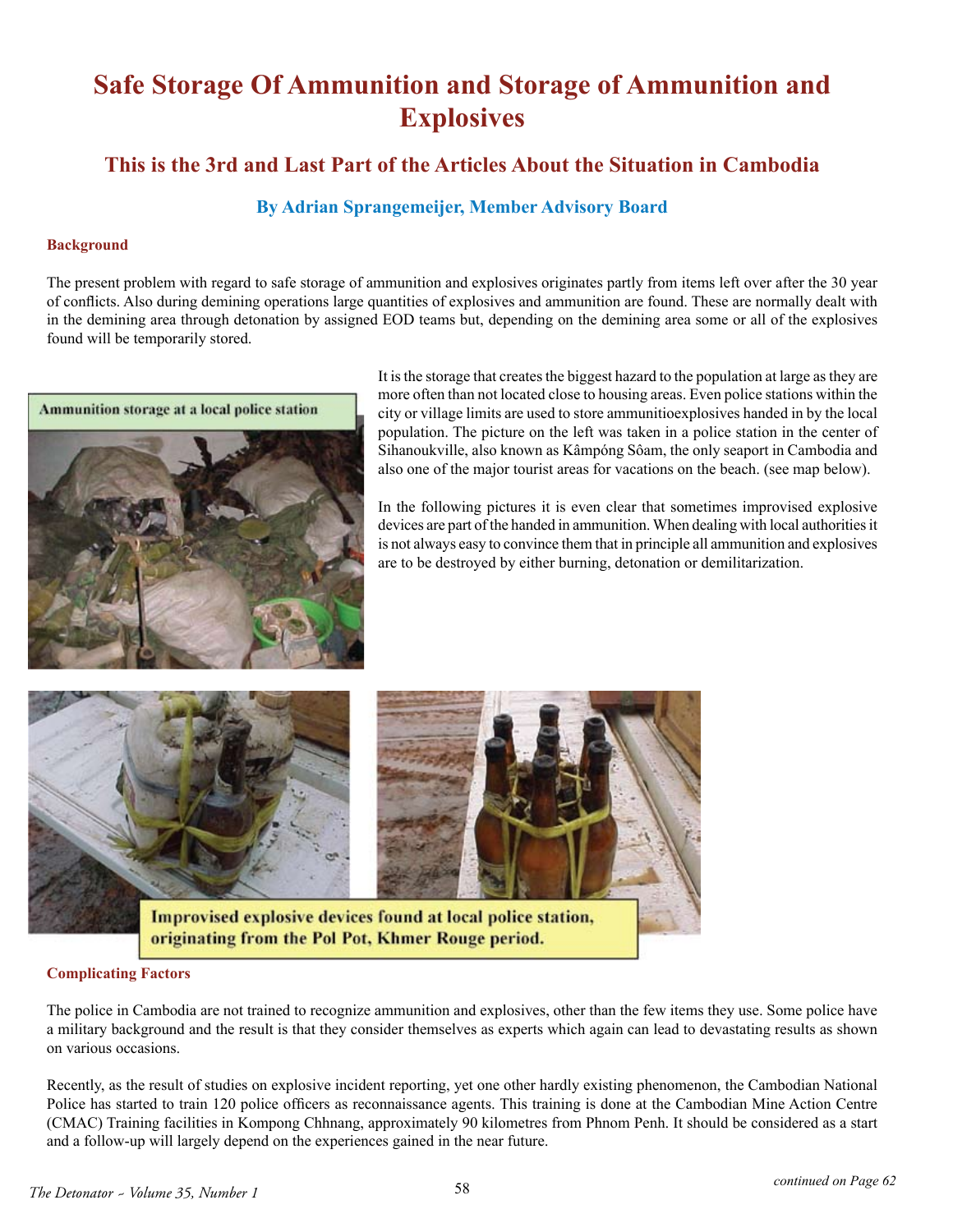

Travelling around the country has given me the opportunity to view a large number of storage areas both official and improvised and both within the Army and the police.

Due to the impoverished conditions in the country even official Army Ammunition Storage buildings are of a quality that will immediately give everyone with any knowledge of storage conditions and ammunition grey-hair instantaneously.

It is for those reasons that incidents and accidents happen as was the case in Battambang in April 2005, the second largest town in the country, where a military storage building exploded



killing 8 persons and destroying 200 houses. Some ammunition articles were found at a distance of approximately 12 kilometres.

These pictures above show the area where the storage building used to be and the damage done to one of the houses.







Working in surroundings like these is a challenge for every ammunition technical officer or Explosive Ordnance Disposal operator.

As an example I will give some information on Bunker X in Military Storage Area Y in Kompong Speu province roughly 50 kilometres south of Phnom Penh.



In the bunker there are approximately 3,000 to 4,000 Mines, Anti Personnel, MD-82B from Vietnamese origin. Some of these mines are stored in wooden boxes but a very large amount have been piled on the floor or stuffed into food bags that are unravelling at the seams. Many are in " Depot Stock" condition, however a large amount are dirty and would appear to have either been used or stored in muddy conditions. Given this situation; one cannot say with a high degree of reliability that all mines have the detonator/booster assembly removed. Should a mine stored in the food bag still have the detonator in place, it is quite feasible that the safety pin could accidentally be removed while handling the bag.

*The Detonator ~ Volume 35, Number 1* 62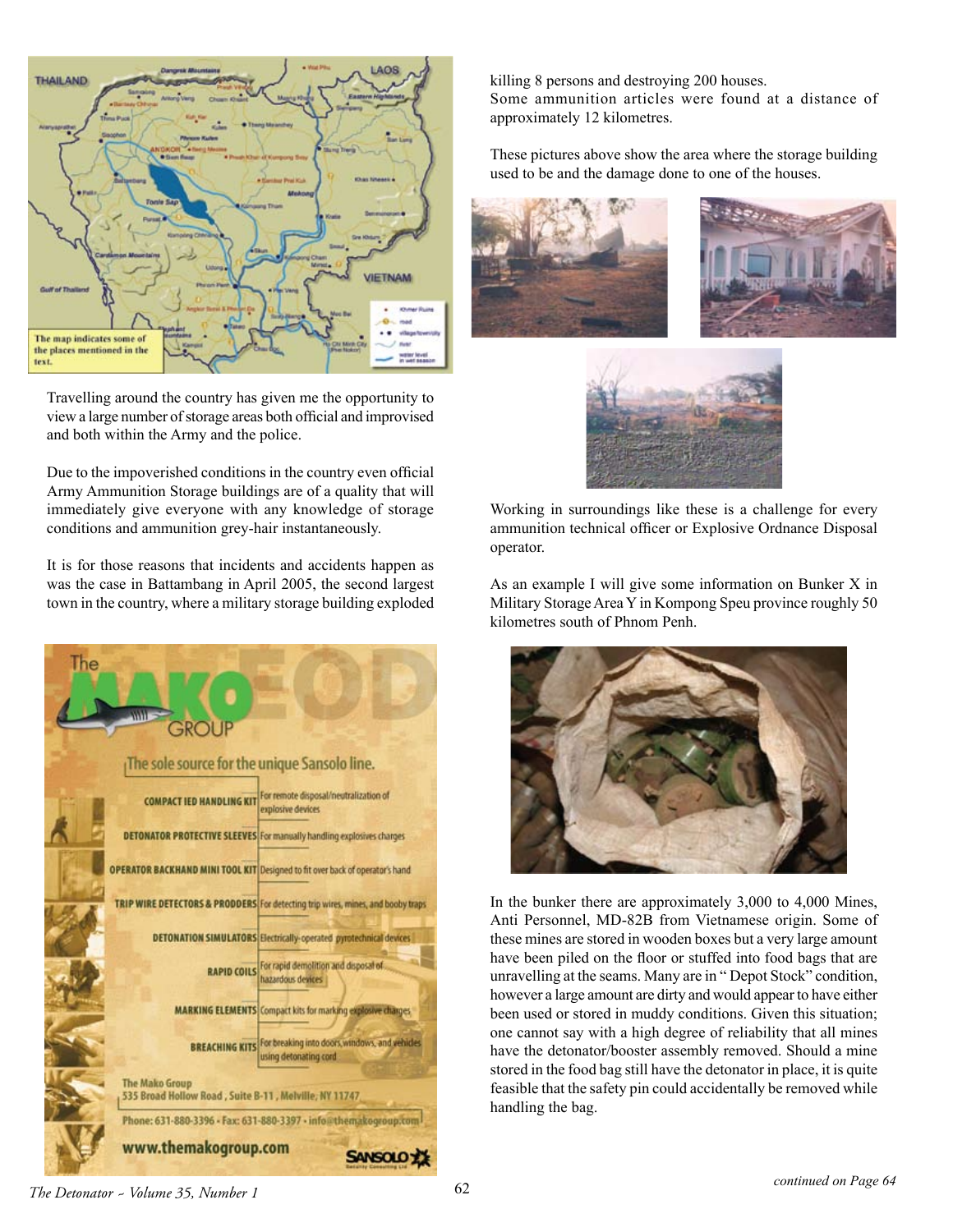*While this might sound unlikely, a post-blast investigation for the Croatian government in April 1994 on an ammunition depot disaster at Duboki Jarak that killed six people, wounded 19, and spread munitions over 18 km, proved that the root of the explosion was a mine that had been recovered and not properly saved before going into storage.*



In the same bunker X a large quantity of PMN and PMN-2 mines were mixed with the MD-82B, together with approximately 500,000+ small arms ammunitions, RPG-2, RPG-7 and RPG-7M munitions, Mortars, Propellant charge for RPG, Cartridge Activated Devices (CAD) and Artillery/Mortar Ignition Charges.



Another example is the "storage building" in one of the Brigades. The "building" is made of a wooden structure with corrugated iron sheets used both as walls and as the roof. There is absolutely no ventilation.

On top of this there are climate conditions that are deteriorating the ammunition items very rapidly. High temperatures, high humidity, bad or no ventilation of the buildings creates a situation where the ammunition and explosives can start sweating, thus creating crystals that are extremely dangerous. This is only one example of many of the same storage sites around the country.

For proper disposal of the ammunition there are no funds available and thus the situation will only get worse. A recently finished feasibility study on "Improved Safe Storage of Ammunition and Explosives in the Cambodian Armed Forces" came to the following conclusions:

- 1. As most of the present buildings are in no condition to be renovated, new buildings should be constructed in accordance with, for example AASTP-1, Manual of NATO Safety Principles for the Storage of Military Ammunition and Explosives.
- 2. Storage should be in accordance with the Compatibility Groups.
- 3. Training should be given to Logistic personnel responsible for the storage of ammunition and explosives on stockpile management, storage conditions and quality control.
- 4. Ammunition and explosives no longer in use, in dangerous condition, or marked as surplus should be destroyed by means of open burning or detonation. As a consequence proper demolition sites need to be assigned by the Ministry of National Defence in consultation with the provincial authorities.
- **5. The estimated amount of ammunition and explosives to be destroyed or de-militarized is over 40,000 tons.**
- 6. The possibility to use abrasive cutting techniques and steaming equipment for the larger calibres should be researched in order to reclaim some of the high quality metal and thus reducing the costs.
- 7. As there is hardly any trained capacity in Cambodia to carry out multi-item demolition operations, training should be given to ensure safe operations. People to be trained can be selected from Royal Cambodian Armed Forces (RCAF) Engineer Brigade.
- 8. A proper Registration and Stockpile Management System should be introduced. This implies that equipment needs to be provided and training needs to be given.
- 9. A manual should be developed to train logistic personnel in registration and stockpile management.
- 10. Consultations should take place with the Ministry of National Defence to decide on the amount, type, etc. of ammunition and explosives to be stored in each Military Region. As a result the places and the number of buildings can be decided on per Military Region.
- 11. Given the structure within the Ministry of National Defence discussions should be held to determine whether centralized storage is possible to reduce the number of buildings and to minimize the risk for the surroundings.
- 12. A pilot project should be carried out in Military Region 3 to determine the scope of work and the actual costs involved.

To implement the conclusions will take a long time and a massive amount of money while within the donor community there is some reluctance to finance projects like this as it is considered